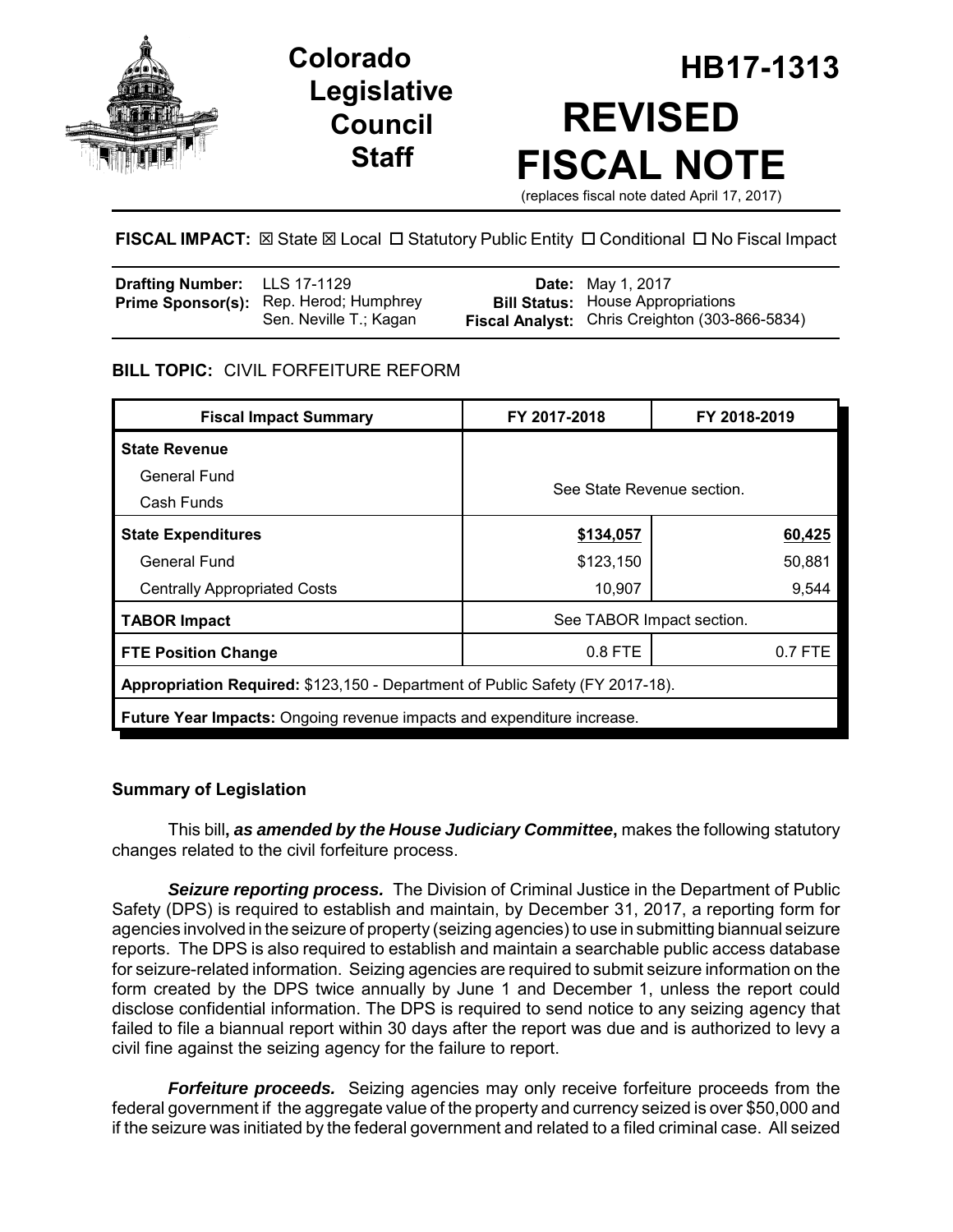Page 2

property and forfeited proceeds from a joint task force, multi-jurisdictional collaboration, or a federal distribution must be referred to the prosecuting authority unless the aggregate amount is in excess of \$50,000, in which case the property may be referred to a federal agency for federal prosecution.

*Reporting.* The DPS is required to submit a report summarizing seizure and forfeiture activity in the state to the Governor, Attorney General, and General Assembly by December 31, 2019, and each December 31 thereafter. The Department of Human Services is currently required to prepare an annual accounting report of moneys received from the distribution of personal property profits. This requirement expires February 21, 2021.

#### **State Revenue**

This bill is expected to both increase and decrease state revenue as described below.

*Fines.* This bill creates a civil fine for any agency that fails to file timely biannual reports without good cause. This analysis assumes a high level of compliance. It is assumed that any revenue generated will be deposited to the General Fund. Fine revenue received from state seizing agencies is not subject to TABOR, however revenue received from local seizing agencies would be subject to TABOR.

*Lost forfeiture revenue.* Under this bill, state agencies can only receive forfeited proceeds from the federal government if the aggregate value is over \$50,000 and if the seizure was initiated by the federal government and related to a filed criminal case. Currently, much of the seizure related work performed by the Colorado State Patrol and the Colorado Bureau of Investigation in the Department of Public Safety (DPS) is done through participation with federal task forces and the Department of Law is a member of the Organized Crime Drug Enforcement Task Force. By establishing the \$50,000 threshold this bill will reduce cash fund revenues in the DPS and the Department of Law from participation with multi-agency task forces. The extent of this decrease is unknown and will depend on state agency seizure activity and the proceeds received from those activities.

#### **TABOR Impact**

This bill both increases state General Fund revenue from fines and decreases state cash fund revenue from forfeiture proceeds, which will impact the amount of money required to be refunded under TABOR for FY 2017-18 and FY 2018-19. TABOR refunds are paid out of the General Fund.

In years when the state collects revenue above the TABOR limit, the increase in General Fund revenue has no net impact on the amount of money available in the General Fund for the budget, as both revenue to the General Fund and the refund obligation increase by equal amounts. However, the reduction in cash fund revenue decreases the TABOR refund obligation, increasing the amount of money available in the General Fund for the budget on a dollar-for-dollar basis.

In future years when the state does not collect revenue above the TABOR limit, the bill's impact on General Fund revenue will increase money available for the General Fund budget.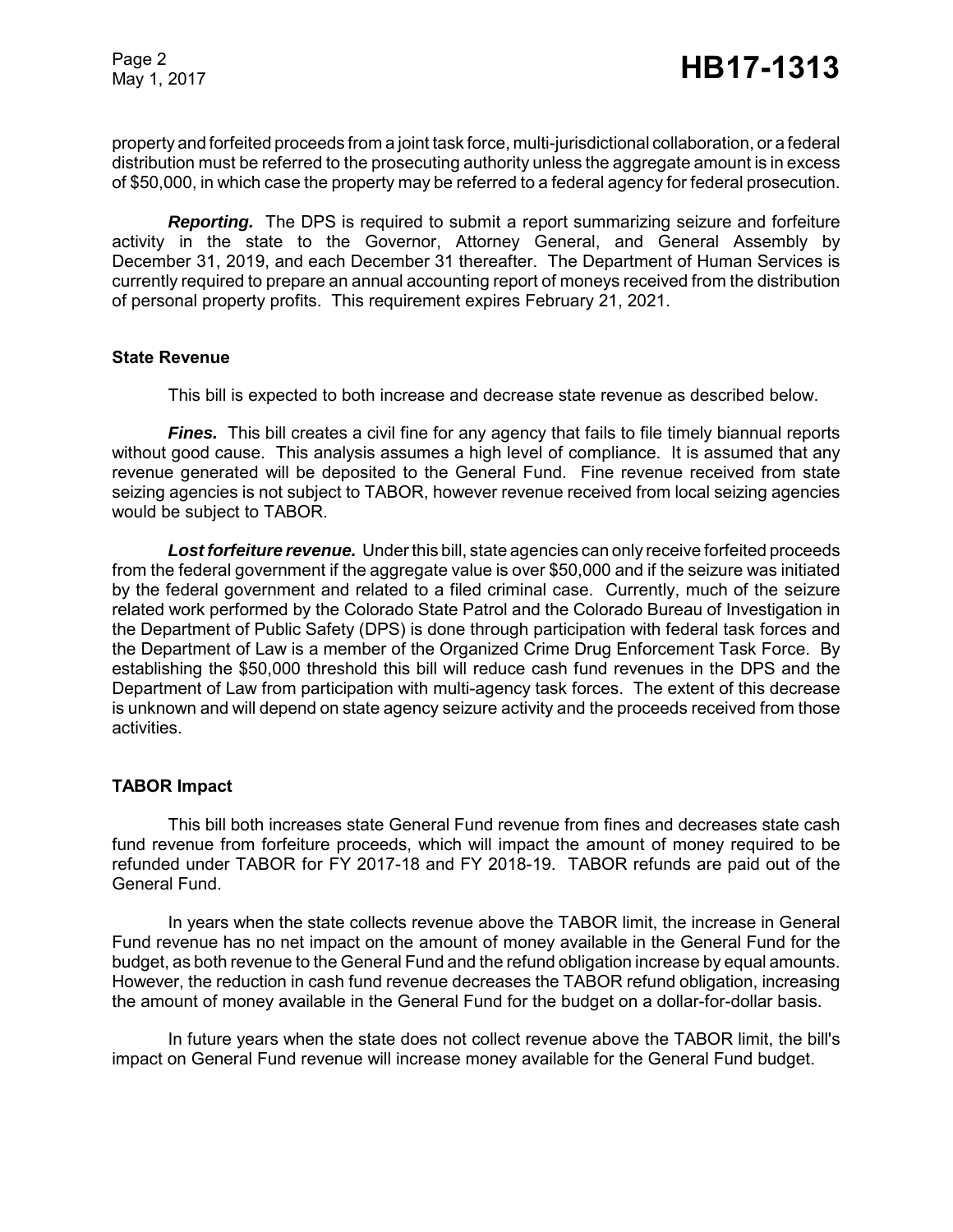#### **State Expenditures**

**This bill increases costs in the Department of Public Safety by \$134,057 and 0.8 FTE in FY 2017-18 and \$60,425 and 0.7 FTE in FY 2018-19 and future years.** Costs and workload are also impacted in the Departments of Human Services, Corrections, Law, Natural Resources, Local Affairs, and Revenue. These impacts are shown in Table 1, and discussed below.

| Table 1. Expenditures Under HB17-1313              |            |            |  |  |  |  |
|----------------------------------------------------|------------|------------|--|--|--|--|
| <b>Cost Components</b>                             | FY 2017-18 | FY 2018-19 |  |  |  |  |
| <b>Personal Services</b>                           | \$43,155   | \$37,760   |  |  |  |  |
| <b>FTE</b>                                         | 0.8 FTE    | 0.7 FTE    |  |  |  |  |
| <b>Operating Expenses and Capital Outlay Costs</b> | 5,462      | 475        |  |  |  |  |
| <b>Printing and Postage</b>                        | 4,500      | 3,000      |  |  |  |  |
| <b>Legal Services</b>                              | 4,753      | 1,426      |  |  |  |  |
| <b>Computer Programming</b>                        | 64,560     | 7,500      |  |  |  |  |
| Vehicle Mileage                                    | 720        | 720        |  |  |  |  |
| Centrally Appropriated Costs*                      | 10,907     | 9,544      |  |  |  |  |
| <b>TOTAL</b>                                       | \$134,057  | \$60,425   |  |  |  |  |

*\* Centrally appropriated costs are not included in the bill's appropriation.*

*Department of Public Safety.* To implement this bill, a program administrator is needed. In FY 2017-18, 0.8 FTE is needed and this staff will be responsible for program development, creating the reporting form and searchable database, providing outreach and technical assistance to seizing agencies, and processing one report submitted by seizing agencies. FY 2017-18 costs are prorated to reflect a September 1 start date. In FY 2018-19 and beyond 0.7 FTE is needed, this staff will process two biannual report submissions, perform outreach, and complete annual reports. Expenditures also increase for printing and postage for sending notices by certified mail to seizing agencies that fail to report, legal services associated with the levying of civil fines and collection of outstanding penalties, and computer programming. Computer programming expenditures are based off 440 hours of programming time to create the seizure form and establish a searchable public access database in FY 2017-18 and 50 hours to upgrade and maintain the system in FY 2018-19. The Office of Information Technology will complete the computer programing work using reappropriated funds. Should additional appropriations be needed to implement this bill, they will be requested by DPS through the annual budget process.

*Judicial Department.* By allowing DPS to levy civil fines and to pursue legal action to enforce civil fines, this bill increases trial court workload in the Judicial Department. Conversely, to the extent that seizing agencies refer seized property to federal agencies for federal prosecution trial court workload will decrease. The overall net impact of this bill is expected to be minimal and will not require a change in appropriations to the Judicial Department.

*Department of Local Affairs.* Currently, the Division of Local Government in the Department of Local Affairs compiles forfeiture reports from each judicial district and law enforcement agencies. These reports will now be required to be posted in the seizure and forfeiture database, thus decreasing workload to the Department of Local Affairs. This decrease in workload is expected to be minimal and no decrease in appropriations is needed.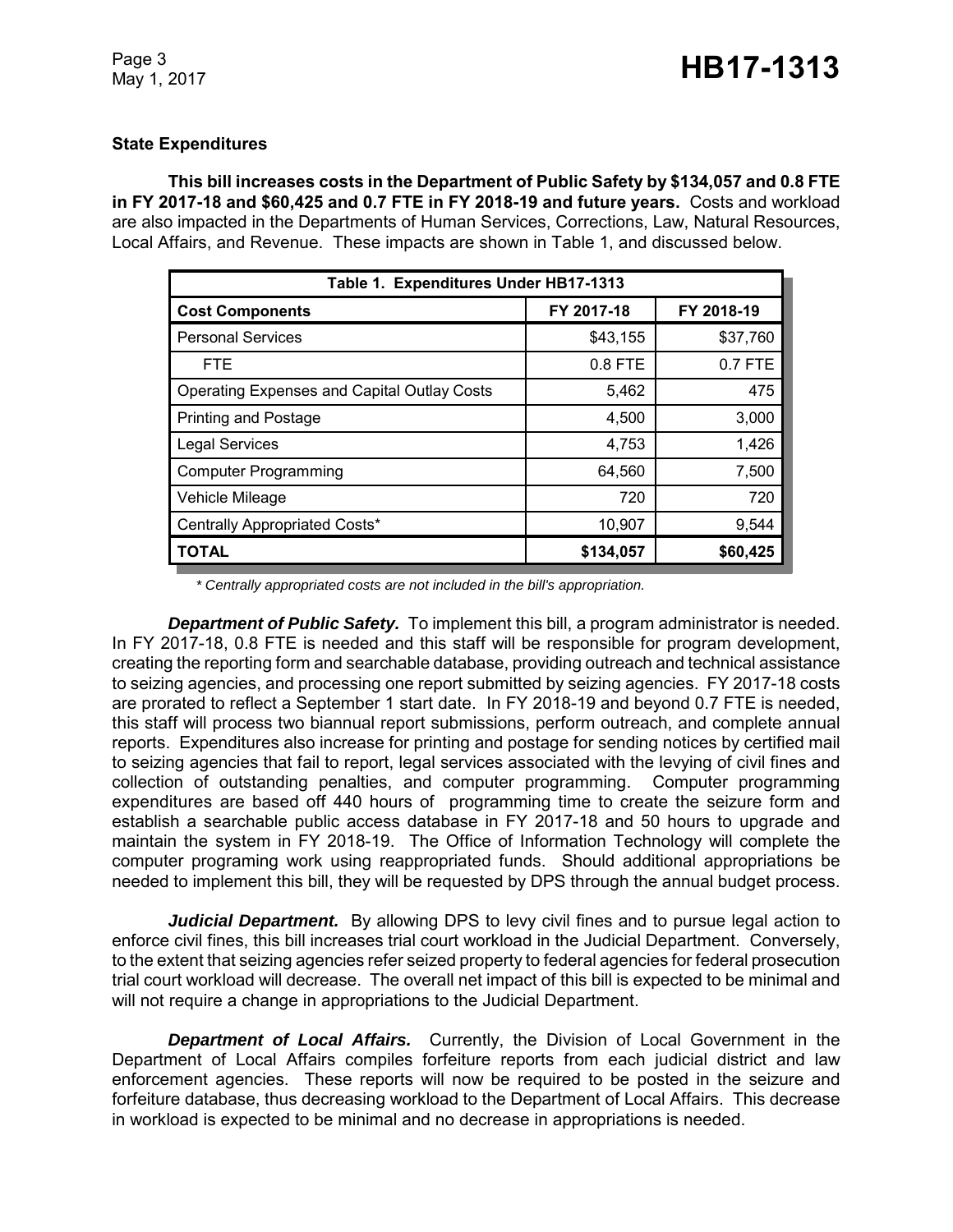*Other state agencies.* This bill impacts other state agencies that participate in seizure activities. This includes the Departments of Corrections, Law, Natural Resources, and Revenue. Workload for these agencies is increased to track seizure activity and report on the receipt of and use of forfeited proceeds. Costs are potentially increased to pay any fines assessed for not reporting in a timely manner. A high level of compliance is expected, therefore, it is assumed these impacts can be addressed within existing appropriations and, to the extent possible, paid using forfeited proceeds. Should additional appropriations be needed by any of these agencies, the fiscal note assumes they will be requested through the annual budget process.

*Centrally appropriated costs.* Pursuant to a Joint Budget Committee policy, certain costs associated with this bill are addressed through the annual budget process and centrally appropriated in the Long Bill or supplemental appropriations bills, rather than in this bill. The centrally appropriated costs subject to this policy are estimated in the fiscal note for informational purposes and summarized in Table 2.

| Table 2. Centrally Appropriated Costs Under HB17-1313                |            |            |  |  |  |
|----------------------------------------------------------------------|------------|------------|--|--|--|
| <b>Cost Components</b>                                               | FY 2017-18 | FY 2018-19 |  |  |  |
| Employee Insurance (Health, Life, Dental, and Short-term Disability) | \$7,040    | \$6,160    |  |  |  |
| Supplemental Employee Retirement Payments                            | 3.867      | 3,384      |  |  |  |
| <b>TOTAL</b>                                                         | \$10,907   | \$9,544    |  |  |  |

#### **Local Government Impact**

This bill impacts local government seizing agencies, including law enforcement agencies and district attorneys, in the several ways. First, similar to the state, revenue from seizures with an aggregate value of less than \$50,000 or from seizures not initiated by the federal government and related to a filed criminal case will be reduced. Second, workload and costs are increased to track seizure activity and report biannually on the receipt of and use of forfeited proceeds. Lastly, to the extent that a local seizing agency fails to file a timely report without good cause, costs will increase to pay the civil fine. This analysis assumes a high level of compliance and that any fines received will be paid using forfeited assets. The exact impact will vary by local government depending on their level of involvement in seizure activities and the proceeds received from those activities.

#### **Effective Date**

The bill takes effect August 9, 2017, if the General Assembly adjourns on May 10, 2017, as scheduled, and no referendum petition is filed. It applies to seizures conducted on or after this date.

#### **State Appropriations**

For FY 2017-18, this bill requires a General Fund appropriation of \$123,150 and an allocation of 0.8 FTE to the Department of Public Safety. Of this amount, \$64,560 is reappropriated to the Office of Information Technology.